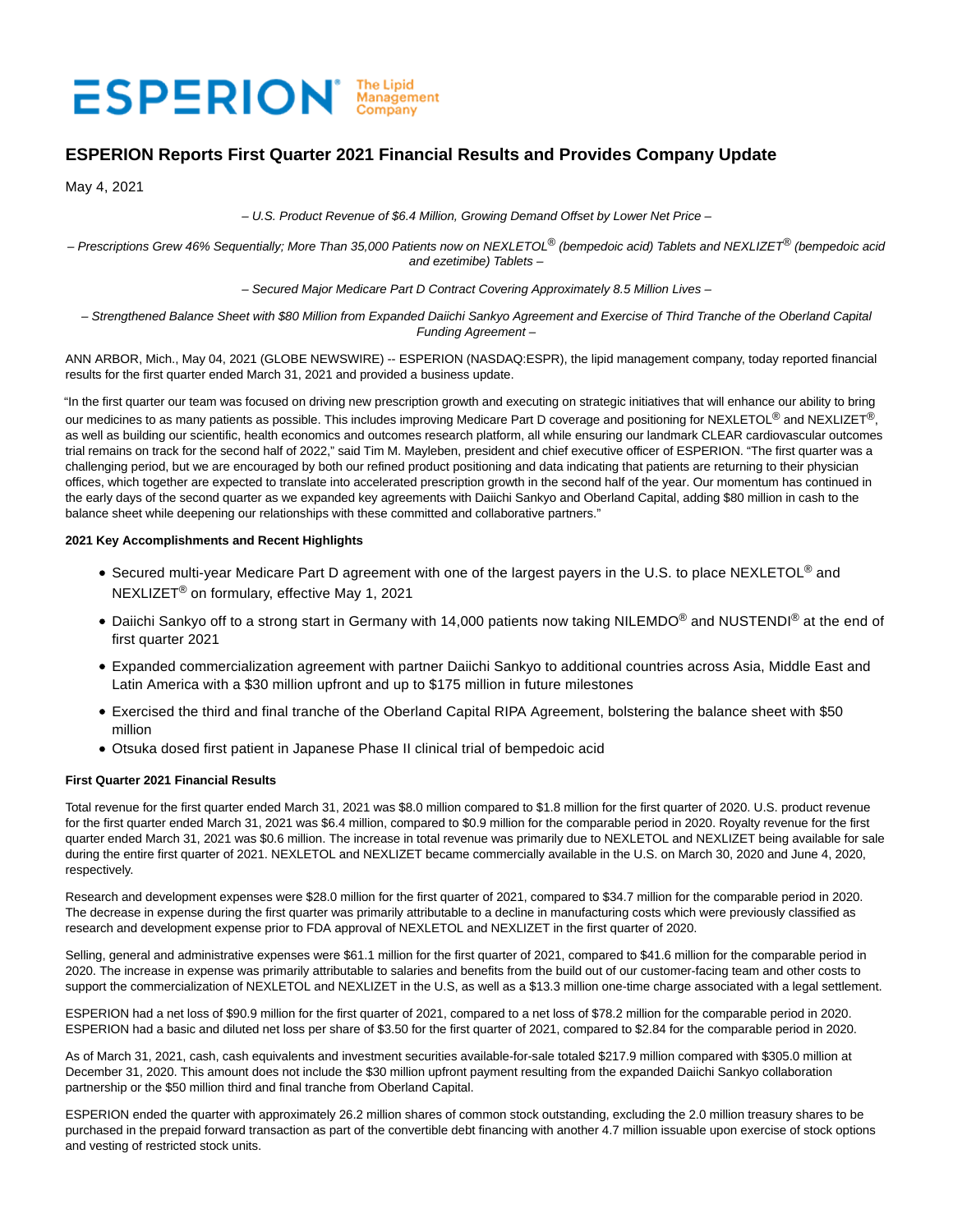## **2021 Financial Outlook**

Esperion's pro-forma cash balance as of March 31, 2021 was \$297.9 million as a result of the \$30 million upfront payment from Daiichi Sankyo and the \$50 million payment from Oberland Capital to be received in May 2021.

Research and development expenses for the full year 2021 are expected to be \$120 million to \$130 million. Selling, general and administrative expenses for the full year 2021 are expected to be \$200 million to \$210 million.

ESPERION continues to expect full-year 2021 operating expenses to be approximately \$320 million to \$340 million, inclusive of \$30 million of non-cash, stock-based compensation.

#### **Conference Call and Webcast Information**

ESPERION will host a conference call and webcast today, May 4, 2021 at 4:30 P.M. Eastern Time to provide a first quarter 2021 financial results and company update. The call can be accessed by dialing **(877) 831-3840** (domestic) or **(253) 237-1184** (international) five minutes prior to the start of the call and providing the access code **6373518**.

A live audio webcast can be accessed on the investors and media section of the ESPERION website at investor.esperion.com. Access to the webcast replay will be available approximately two hours after completion of the call and will be archived on the ESPERION website for approximately 90 days.

#### **CLEAR Cardiovascular Outcomes Trial**

The effect of bempedoic acid on cardiovascular morbidity and mortality has not been determined. ESPERION initiated a global cardiovascular outcomes trial (CVOT) to assess the effects of bempedoic acid on the occurrence of major cardiovascular events in patients with, or at high risk for, cardiovascular disease (CVD) who are only able to tolerate less than the lowest approved daily starting dose of a statin and are considered "statin averse." The CVOT — known as CLEAR Cardiovascular Outcomes Trial — is an event-driven, global, randomized, double-blind, placebo-controlled study that completed enrollment in August 2019 of over 14,000 patients with hypercholesterolemia and high CVD risk at over 1,200 sites in 32 countries.

# **ESPERION Therapeutics**

ESPERION is The Lipid Management Company. Our goal is lipid management for everybody, that's why we work hard to make our medicines easy to get, easy to take and easy to have. We discover, develop and commercialize innovative medicines and combinations to lower cholesterol, especially for patients whose needs aren't being met by the status quo. Our entrepreneurial team of industry leaders is inclusive, passionate and resourceful. We are singularly focused on managing cholesterol so you can improve your health easily. For more information, please visit www.esperion.com and follow us on Twitter at www.twitter.com/EsperionInc.

#### **ESPERION Therapeutics' Commitment to Patients with Hyperlipidemia**

High levels of LDL-C can lead to a build-up of fat and cholesterol in and on artery walls (known as atherosclerosis), potentially leading to cardiovascular events, including heart attack and stroke. In the U.S., 96 million people, or more than 37 percent of the adult population, have elevated LDL-C. There are approximately 18 million people in the U.S. living with elevated levels of LDL-C despite taking maximally tolerated lipid-modifying therapy — including individuals considered statin averse — leaving them at high risk for cardiovascular events In the United States, more than 50 percent of atherosclerotic cardiovascular disease (ASCVD) patients and heterozygous familial hypercholesterolemia (HeFH) patients who are not able to reach their guideline recommended LDL-C levels with statins alone need less than a 40 percent reduction to reach their LDL-C threshold goal<sup>2</sup>.

ESPERION's mission as the Lipid Management Company is to deliver oral, once-daily medicines that complement existing oral drugs to provide the additional LDL-C lowering that these patients need.

#### **Forward-Looking Statements**

This press release contains forward-looking statements that are made pursuant to the safe harbor provisions of the federal securities laws, including statements regarding the global clinical development and commercialization plans for bempedoic acid tablet and the bempedoic acid / ezetimibe fixed dose combination tablet, including ESPERION's timing, designs, plans for announcement of results regarding its CLEAR Outcomes study and other ongoing clinical studies for bempedoic acid tablet and the bempedoic acid / ezetimibe combination fixed dose tablet, timing for the review and approval of expanded indications for their effect on cardiovascular events, ESPERION's expectations for the market for medicines to lower LDL-C, including the prospects for success of the commercial launch and market adoption of bempedoic acid tablet and the bempedoic acid / ezetimibe fixed dose combination tablet in the United States and European Union, the development of ESPERION's in-licensed pre-clinical oral PCSK9 inhibitor program, and ESPERION's financial outlook, including expectations for future revenues from its product sales, partnership collaborations and other sources. Any express or implied statements contained in this press release that are not statements of historical fact may be deemed to be forward-looking statements. Forward-looking statements involve risks and uncertainties that could cause ESPERION's actual results to differ significantly from those projected, including, without limitation, delays or failures in ESPERION's clinical development and the commercialization plans of both ESPERION and Daiichi Sankyo group, failure to obtain the approval of bempedoic acid or the bempedoic acid / ezetimibe combination tablet or expanded indications in countries outside of the U.S., or approval of expanded indications, that existing cash resources may be used more quickly than anticipated, that Otsuka and Daiichi Sankyo are able to successfully commercialize its products, the impact of COVID-19 on our business, clinical activities, supply chain, commercial development and launch plans, and the risks detailed in ESPERION's filings with the Securities and Exchange Commission. Any forward-looking statements contained in this press release speak only as of the date hereof, and ESPERION disclaims any obligation or undertaking to update or revise any forward-looking statements contained in this press release, other than to the extent required by law.

#### **References**

(1) ESPERION market research on file: research project interviewing 350 physicians. ESPERION Therapeutics, Inc. Sept-Oct 2018.

(2) Data on file: analysis of NHANES database. ESPERION Therapeutics, Inc. 2018.

**ESPERION Therapeutics, Inc.**

**Balance Sheet Data**